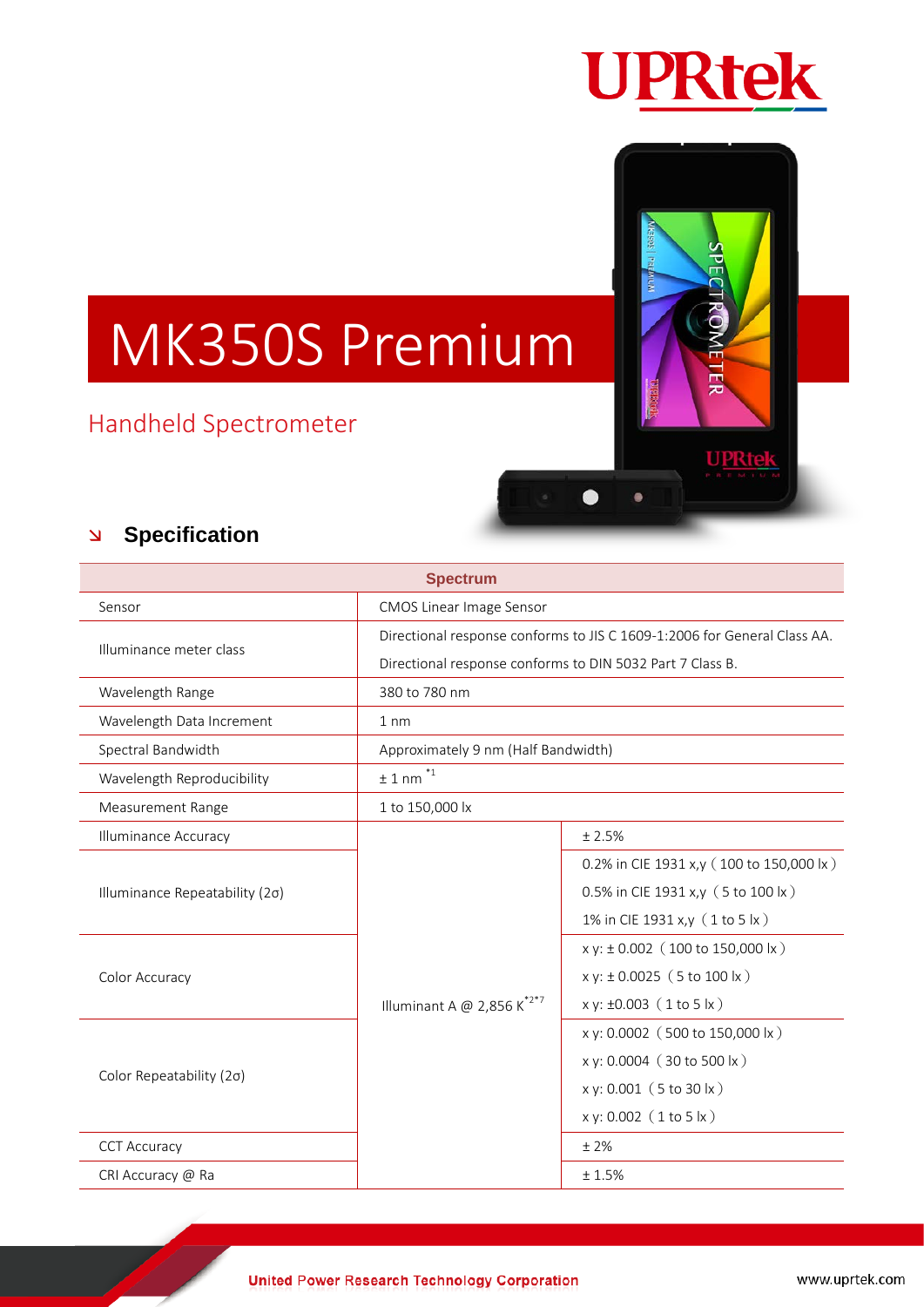

| Stray Light                   | -25 dB max. $*3$                                 |  |  |  |
|-------------------------------|--------------------------------------------------|--|--|--|
| Integration Time Range        | 60 us to 5,000 ms                                |  |  |  |
| Digital Resolution            | 16 bits                                          |  |  |  |
| <b>Flicker</b>                |                                                  |  |  |  |
| Measurement Range             | 1 to 150,000 lx                                  |  |  |  |
| Sampling Rate                 | 100k sample/sec                                  |  |  |  |
| Frequency Range               | 5 to 50k Hz                                      |  |  |  |
| <b>Frequency Resolution</b>   | 2, 4, 8, 16, 32 Hz                               |  |  |  |
| Accuracy                      | 5% (5 to 30K Hz) $*6$                            |  |  |  |
| <b>Feature</b>                |                                                  |  |  |  |
| Capture Function              | One time / Continuous                            |  |  |  |
| <b>Operation Mode</b>         | Standalone Mode / WiFi Mode <sup>*4</sup>        |  |  |  |
|                               | USB Mode (MSC Mode <sup>*5</sup> +PC connection) |  |  |  |
| Integration Mode              | Auto / Manual                                    |  |  |  |
| Dark Calibration              | Auto                                             |  |  |  |
|                               | 1. Basic Mode                                    |  |  |  |
|                               | 2. Spectrum Mode                                 |  |  |  |
|                               | 3. CIE1931/CIE1976 Chromaticity Mode             |  |  |  |
|                               | 4. CRI Mode                                      |  |  |  |
|                               | 5. TM-30-18 Mode                                 |  |  |  |
|                               | 6. Measurement Comparison Mode                   |  |  |  |
|                               | 7. Flicker Mode                                  |  |  |  |
|                               | 8. Frequency Mode                                |  |  |  |
|                               | 9. Flicker Risk Mode                             |  |  |  |
| <b>Measuring Modes</b>        | 10. Blue Light Hazard Mode                       |  |  |  |
|                               | 11. HCL Mode                                     |  |  |  |
|                               | 12. Transmit Mode                                |  |  |  |
|                               | 13. LUX Image Distribution Mode                  |  |  |  |
|                               | 14. Logging Mode                                 |  |  |  |
|                               | 15. Quality Control Checker Mode                 |  |  |  |
|                               | 16. BIN Chart Mode                               |  |  |  |
|                               | 17. Browser Mode                                 |  |  |  |
|                               | 18. Option Mode                                  |  |  |  |
| <b>Measuring Capabilities</b> | 1. Illuminance (LUX)/Foot Candle (fc)            |  |  |  |
|                               | 2. Correlated Color Temperature (CCT)            |  |  |  |
|                               | 3. CIE Chromaticity Coordinates                  |  |  |  |
|                               | (1) CIE 1931 x,y Coordinates                     |  |  |  |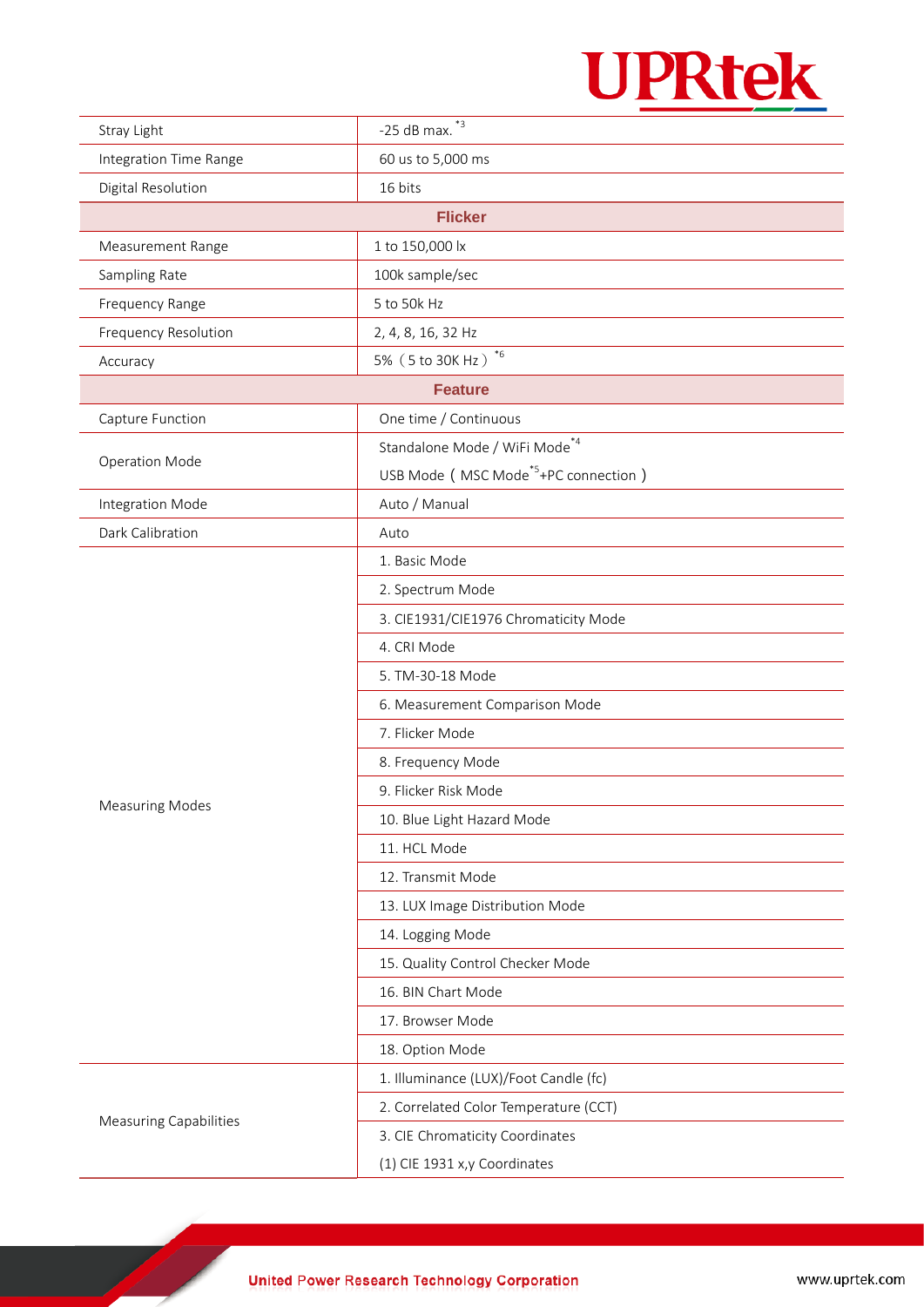

| (2) CIE 1976 u', v' Coordinates                                    |  |
|--------------------------------------------------------------------|--|
| (3) CIE 1931 XYZ Value                                             |  |
| 4. $\triangle x$ , $\triangle y$ , $\triangle u'$ , $\triangle v'$ |  |
| 5. Delta uv (Duv)                                                  |  |
| 6. Dominant Wavelength ( $\lambda$ d)                              |  |
| 7. Excitation Purity                                               |  |
| 8. Scotopic and Photopic Ratio (S/P)                               |  |
| 9. BIN ANSI C78.377 or Customized                                  |  |
| 10. Standard Deviation Color Matching (SDCM)                       |  |
| 11. Color Rendering Index (CRI, Ra)/R1 to R15                      |  |
| 12. Color Quality Scale (CQS)                                      |  |
| 13. Gamut Area Index (GAI)                                         |  |
| 14. TM-30-18 (Rf, Rg, Color Vector Graphic)                        |  |
| 15. Television Lighting Consistency Index (TLCI)                   |  |
| 16. Flicker Frequency                                              |  |
| 17. Percent Flicker                                                |  |
| 18. Flicker Index                                                  |  |
| 19. Stroboscopic Effect Visibility Measure (SVM)                   |  |
| 20. Flicker Risk - IEEE PAR1789                                    |  |
| 21. Photosynthetically Active Radiation (PAR)                      |  |
| (1) PPFD(400nm~700nm)                                              |  |
| (2) PFD-UV(380nm~400nm)                                            |  |
| (3) PFD-R(600nm~700nm)                                             |  |
| (4) PFD-G(500nm~600nm)                                             |  |
| (5) PFD-B(400nm~500nm)                                             |  |
| (6) PFD-FR(700 - 780nm)                                            |  |
| 22. Irradiance (380nm~780nm) Wm <sup>2</sup>                       |  |
| 23. Spectral Power Distribution (SPD) mW/m <sup>2</sup>            |  |
| 24. Peak Wavelength (λp)                                           |  |
| 25. Peak Wavelength Value (λpV)                                    |  |
| 26. Transmittance                                                  |  |
| 27. Integration Time (I-Time)                                      |  |
| 28. Blue Light Weighted Irradiance (EB)                            |  |
| 29. Blue Light Hazard Efficacy of Luminous Radiation (Kbv)         |  |
| 30. Blue Light Hazard Risk Group (RG)                              |  |
| 31. Blue Light Hazard Blue-ray                                     |  |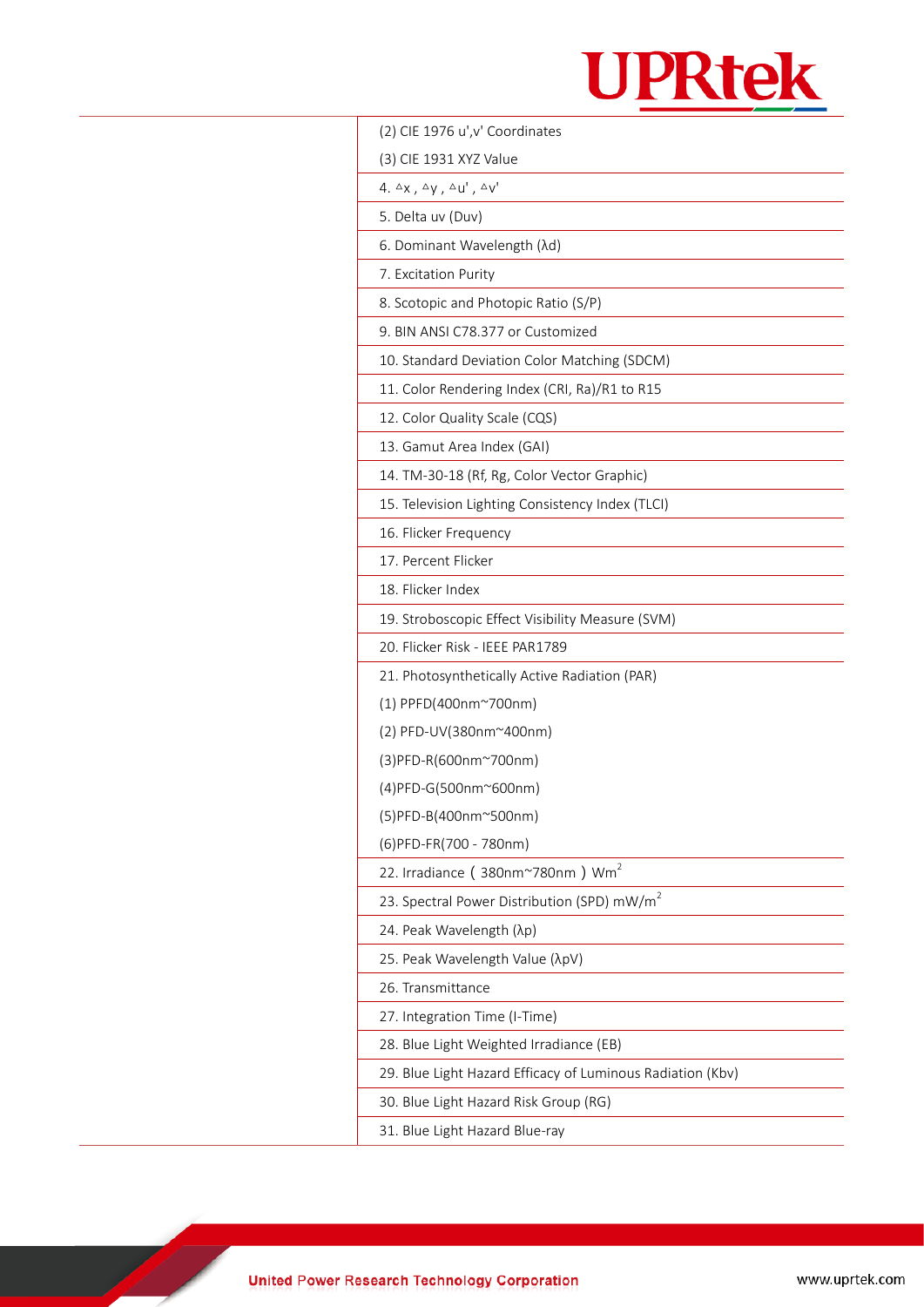

|                                  | 32. Melanopic Lux                                                         |  |
|----------------------------------|---------------------------------------------------------------------------|--|
|                                  | (1) Mel Irradiance                                                        |  |
|                                  | (2) Mel Daylight Lux                                                      |  |
|                                  | (3) Melanopic Ratio                                                       |  |
|                                  | (4) Rhodopic Lux                                                          |  |
|                                  | (5) Chloropic Lux                                                         |  |
|                                  | (6) Erythropic Lux                                                        |  |
|                                  | (7) Cyanopic Lux                                                          |  |
| <b>System Configurations</b>     |                                                                           |  |
| Display                          | 4.3" 800X480 Resistive Touch LCD                                          |  |
| Max. Files                       | $\div$ 21,000 Files @ 8GB SD Card (Excel + JPG)                           |  |
| <b>Battery Operation Time</b>    | $\leq$ 4 hours / Fully Charged                                            |  |
| Power                            | Adapter; 2500 mAh (3.7V Rechargeable Li-ion Battery)                      |  |
| Data Output Interface            | SD Card (SD2.0, SDHC / up to 32G) /                                       |  |
|                                  | Mini USB Port (USB 2.0) /                                                 |  |
|                                  | WiFi SD Card compatible with iOS and Android                              |  |
| Data Format                      | Compatible Excel / JPG                                                    |  |
| <b>Dimensions</b>                | $163 \times 81 \times 26.6$ mm (H x W x D)                                |  |
| Weight ( with Battery )          | $260 g \pm 10 g$                                                          |  |
| Operating Temperature / Humidity | 0 to 35 °C, relative humidity 70% or less without condensation            |  |
| Storage Temperature / Humidity   | -10 to 40 °C, relative humidity 70% or less without condensation          |  |
| Display languages                | English / Traditional Chinese / Simplified Chinese / Japanese / Spanish / |  |
|                                  | German / French / Italian / Russian                                       |  |
| Camera Resolution                | 2M pixels                                                                 |  |
|                                  |                                                                           |  |



\*1 : Input source must be a stable light source.

\*2:Temperature 23±2℃ and relative humidity 50% or less.

\*3:Input the 550nm monochromatic light and measure the stray light ratio at 550nm ± 40nm.

#### **United Power Research Technology Corporation**